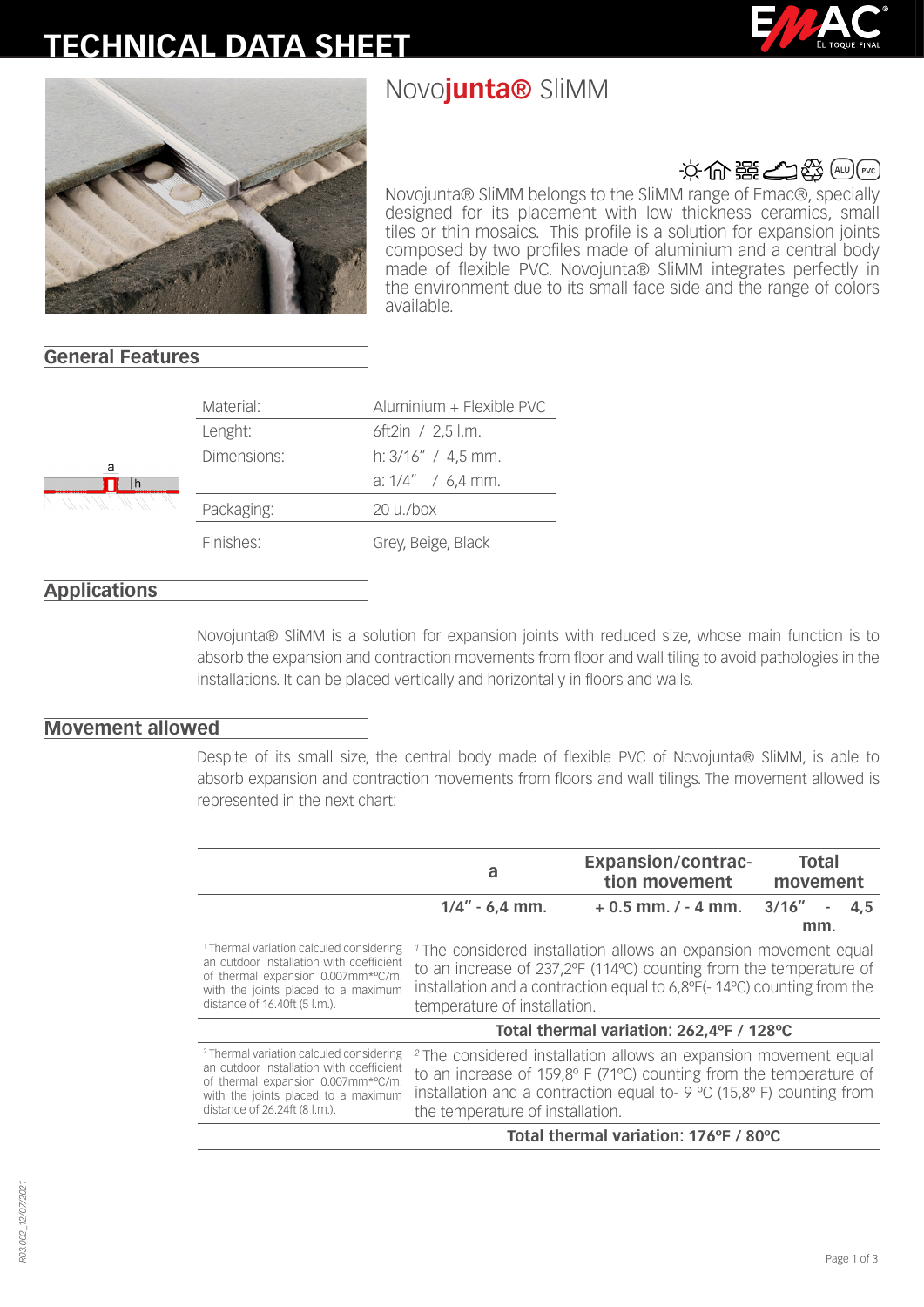# **TECHNICAL DATA SHEET** Novo**junta® SliMM**



# **Technical Features and Tests**

|                                                                | Fire resistance                  | M2 (UNE 23-727-90)                                                                             |                 |
|----------------------------------------------------------------|----------------------------------|------------------------------------------------------------------------------------------------|-----------------|
|                                                                | Abrasion resistance              | Very good                                                                                      |                 |
| <b>AIMPLAS</b><br>INSTITUTO TECNOLÓGICO<br><b>DEL PLASTICO</b> | Working temperature              | 14°F/140°F (-10°C/60°C)                                                                        |                 |
|                                                                | Resistance to chemical<br>agents | Good except chromic and sulphuric acid<br>and organic solvents such as acetate and<br>toluene. | $AIM-$<br>PI AS |

#### **Materials**

- The fixing wings of Novojunta® SliMM consist in two profiles manufactured by extrusion of aluminium in natural finish. The aluminium is a material with excellent chemical and phisical-mechanical properties. It is lightweight, tough, ductile, malleable and highly durable. Aluminio
- **PVC** The central body of Novojunta® SliMM is a square section profile made of flexible PVC (PVC-U). PVC (polyvinyl chloride), is an amorphous thermoplastic polymer with high resistance to abrasion, corrosion and a wide range of chemical products. It has good resistance to impact, low absorption of water, low electrical conductivity and a high dimensional stability.

#### **Installation recommendations**

Emac®, in his awareness for the correct execution of the ceramic systems, took part in the committee for the elaboration of the UNE 138002: 2017 standard "General rules for the execution of ceramic tile systems by adhesion". In that UNE standard the recommendations of installation for expansion joints were defined as follow:

| <b>Installation</b>        | <b>Separation distance / Area</b>                                                            | Joint width<br>(mm)    |  |  |  |
|----------------------------|----------------------------------------------------------------------------------------------|------------------------|--|--|--|
| Linear expansion joints    |                                                                                              |                        |  |  |  |
| Outdoor walls              | Fach $3 - 4$ ml max.<br>Regular areas max. 16 m <sup>2</sup>                                 | $>= 8$ mm              |  |  |  |
| Outdoor floors             | Each 2,5 - 5 ml max.<br>Regular areas max. 16 m <sup>2</sup>                                 |                        |  |  |  |
| Indoor floors              | Respect open contraction joints<br>Each 8 ml maximum<br>Regular areas max. 40 m <sup>2</sup> | $>= 5$ mm              |  |  |  |
| Singular points            | Door treshold<br>Floor changes                                                               | $>= 8$ mm              |  |  |  |
| Perimeter expansion joints |                                                                                              |                        |  |  |  |
| Indoor walls               | Perimeter joints<br>Wall / Ceiling<br>Wall / Wall                                            | $>= 5$ mm<br>$>= 8$ mm |  |  |  |
| Outdoor walls              | Indoor / outdoor edges                                                                       |                        |  |  |  |
| Indoor floors              | Perimeter joints and encounters with elements                                                | $>=8$ mm               |  |  |  |
| Outdoor floors             | Perimeter joints and encounters with elements                                                |                        |  |  |  |
| Singular points            | Encounter joints with joinery                                                                | $>= 5$ mm              |  |  |  |

These recommendations are the minimum dimensions to take into account. The particularities of each project could make necessary to place the joints at less distance. The expansion joints should be planned since the project phase. The correct design and dimensionement of the expansion joints, together with an adequate choice of materials and a correct installation execution, will help to prevent from the apparition of pathologies.